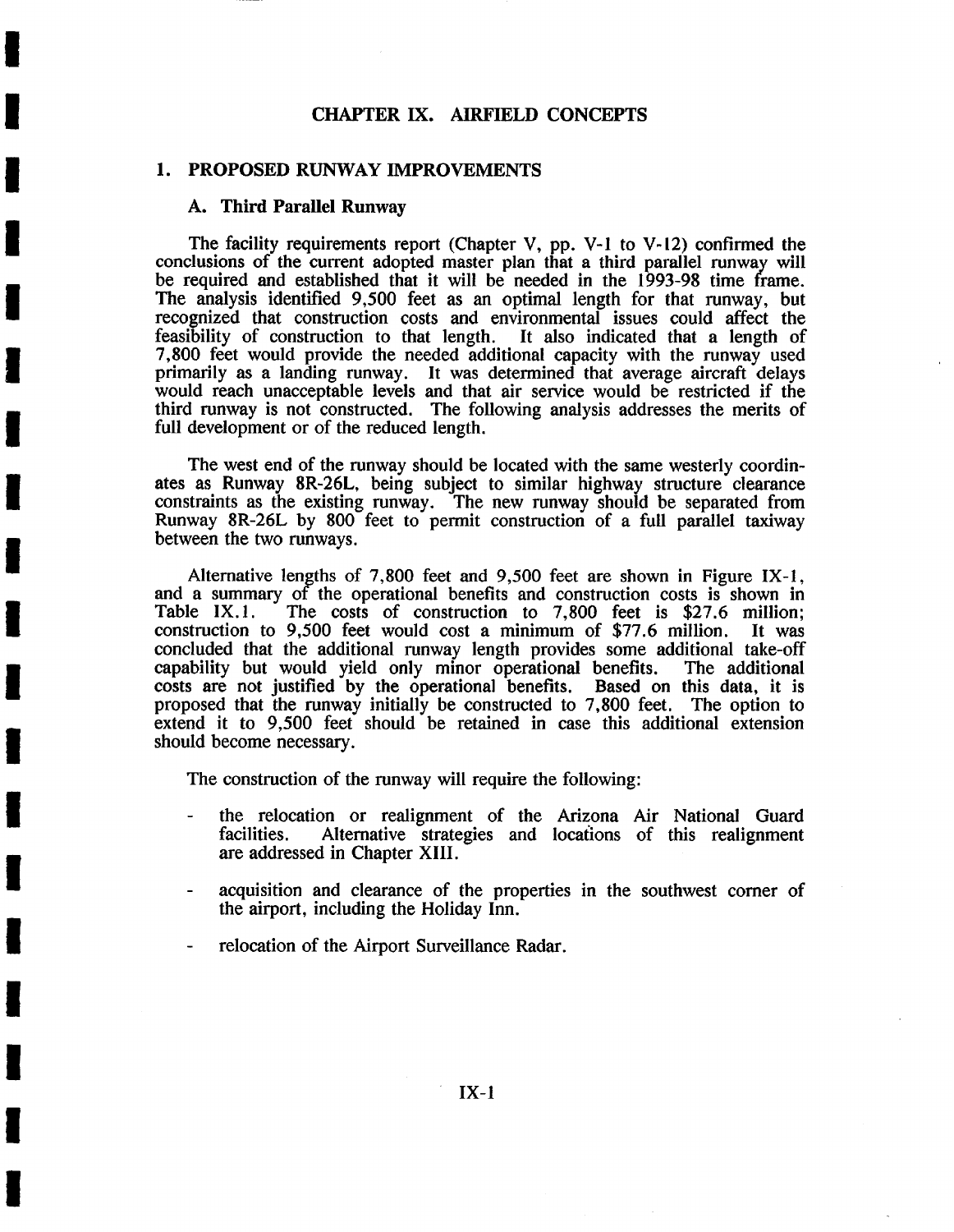#### Table IX.1

#### PHOENIX SKY HARBOR INTERNATIONAL ATRPORT

### SUMMARY COMPARISON OF ALTERNATIVES FOR THIRD PARALLEL RUNWAY

| Operational Capabilities                                                                                            | Treatment of River<br>Bank <sup>1</sup>                                                                                                                                                         | Cost of River<br>Bank Treatment <sup>2</sup> | Cost of<br>Runway <sup>3</sup> | Total Cost of<br>Alternative |
|---------------------------------------------------------------------------------------------------------------------|-------------------------------------------------------------------------------------------------------------------------------------------------------------------------------------------------|----------------------------------------------|--------------------------------|------------------------------|
| Primarily landing runway<br>west.<br>Adequate for 90% of current<br>air carrier departures in<br>hot summer months. | Alternative 1<br>Structure on piers over<br>Salt River to accommodate<br>safety overrun area.<br>$(392,000$ square feet.)                                                                       | $$45.0$ million                              | $$32.6$ million                | $$77.6$ million              |
|                                                                                                                     | Alternative 2<br>Relocation of Salt River,<br>fill on north bank,<br>widening on south bank,<br>including removal of<br>landfill.<br>Removal of 643,000 c. yds.<br>17,000 feet bank protection. | $$90.0$ million                              | $$32.6$ million                | $$122.6$ million             |
| Primarily landing runway.<br>Adequate for 75% of current<br>air carrier departures in hot<br>summer months.         | Minor treatment of north<br>bank of Salt River.                                                                                                                                                 | $$0.8$ million                               | $$26.8$ million                | $$27.6$ million              |
|                                                                                                                     | Adequate for take-offs by<br>737-300, 757, 767 aircraft.                                                                                                                                        |                                              |                                |                              |

IAlternatlves for providing a platform for the construction of a safety overrun area to meet the ?AA criteria.

ssensensummensensensen

**m m m m m m u m m m m m m m m m m m m** 

2Should the safey overrun criteria be reduced in the future, these costs could change significantly.

3Dress and such the costs, not including costs of realignment of Air National Guard facilities.

That they want the track they done good book odds sear gang your sear, your your your your war, was your postposition.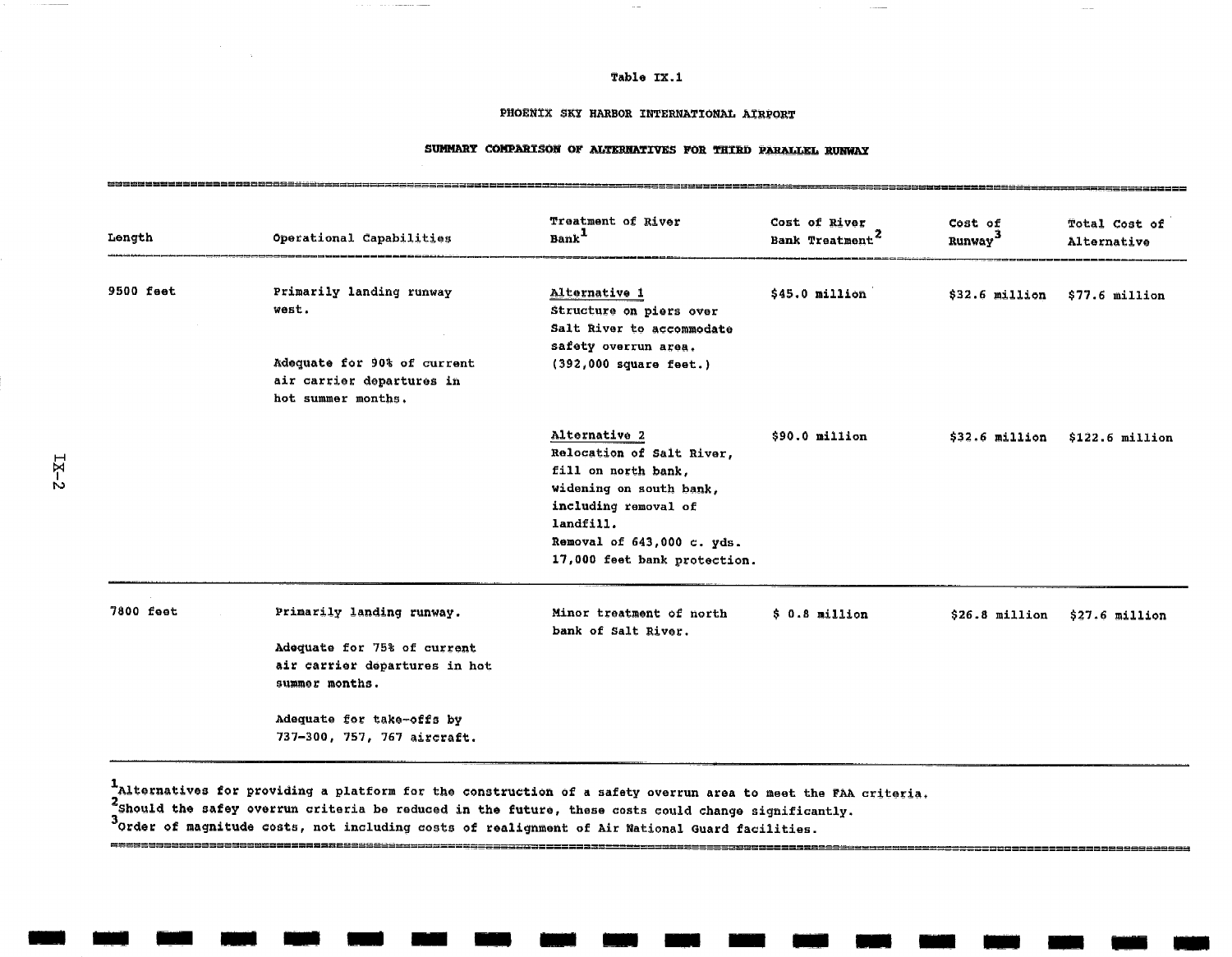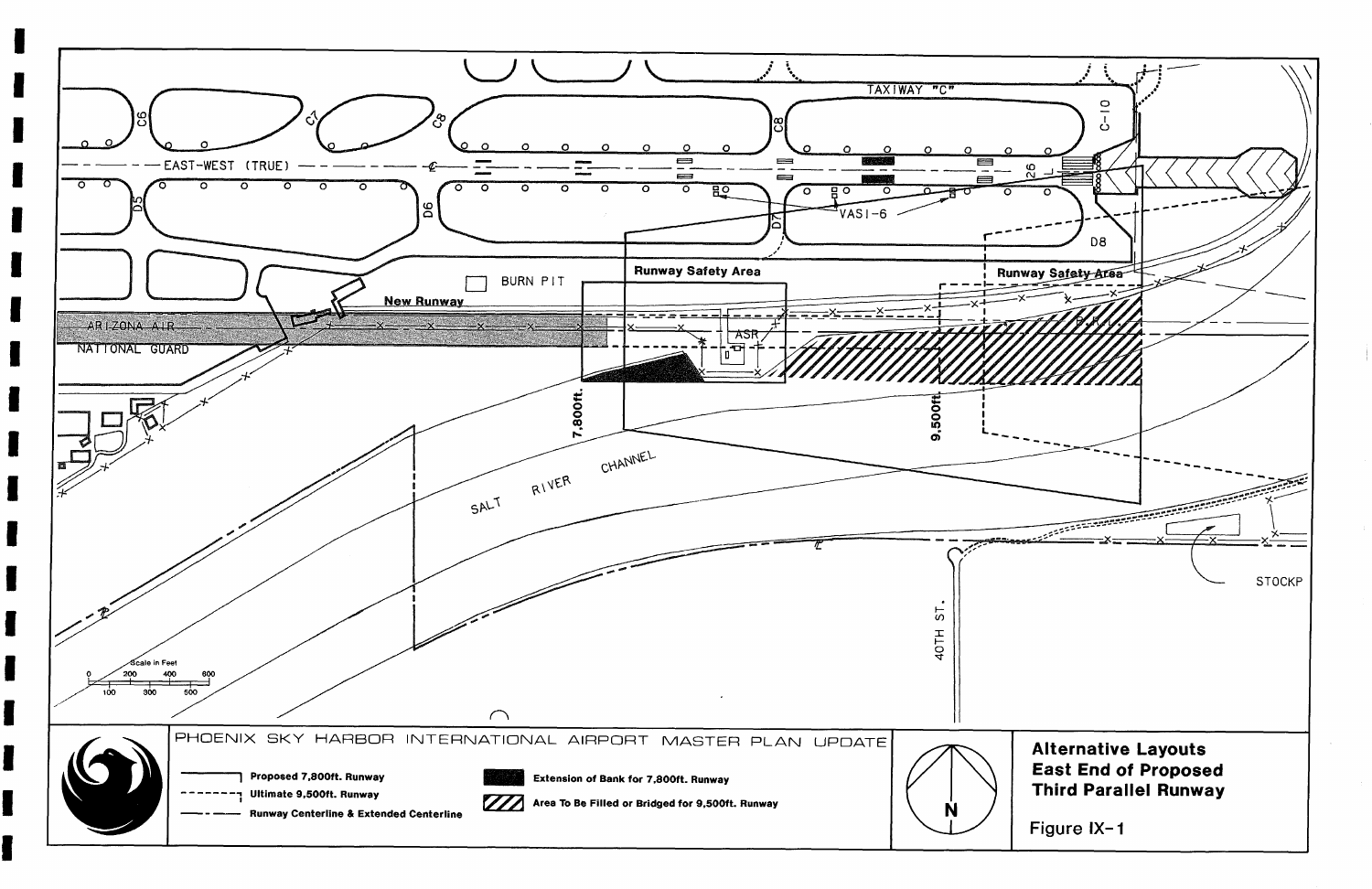## **B. Extension of Existing Runways**

**I** 

**!** 

**I** 

**I** 

**i** 

**I** 

**I** 

**I** 

**I** 

**I** 

**I** 

**I** 

**I** 

**I** 

**I** 

**I** 

**I** 

**I** 

**i** 

Analysis presented in Chapter V concluded that (for the average daily high temperature for the hottest month of the year):

- an 11,000-foot runway length is adequate for all of today's departures at full load, except for one dally B-727-200 departure to New York;
- Runway 8L-26R, length 11,000 feet, can accommodate 96 percent of the current departures at full load;
- Runway 8R-26L, length 10,300 feet, can accommodate 95 percent of departures at full load;
- B-747-400 and 767-200ER aircraft could depart direct to Europe and Tokyo from existing runways. The older generation of long-range aircraft, from existing runways. The older generation of long-range aircraft, 747-200 and DC-10-30 would require 13,700 feet of runway at the "hottest month" temperatures, a length which is not readily attainable at PHX. Departures by these older aircraft on these very long routes would accordingly involve weight constraints at the hottest times of the year; and
- the newer generation of aircraft typically need less runway than the older aircraft, so any shortfall in runway capability will become progressively less important.

It is proposed that the option of extending Runway 8L-26R to the west by 1,000 feet be preserved on the ALP to provide an ultimate length of 12,000 feet. Given the relatively few current long-haul operations by older aircraft, the extension should be delayed until there is a clearly identified demand for the additional length. No other runway extensions are proposed. The extension is shown on Figure IX-2 together with other proposed airfield improvements. Extensions to the associated taxiways will be an integral part of this project. Relocation of 24th Street is a requisite for the runway extension.

## 2. PROPOSED TAXIWAY IMPROVEMENTS

### A. Crossover Taxiways

It was established in the Facility Requirements chapter of this report that additional capability will be required for aircraft to taxi between the north and south sides of the airport.

Several alternatives were initially investigated for additional crossover taxiways of which two were evaluated in detail. One is an alignment directly west of crossover Taxiway X -- Taxiway Y, which would provide a two-way, northsouth capability at the midfield. The second is an additional crossover in the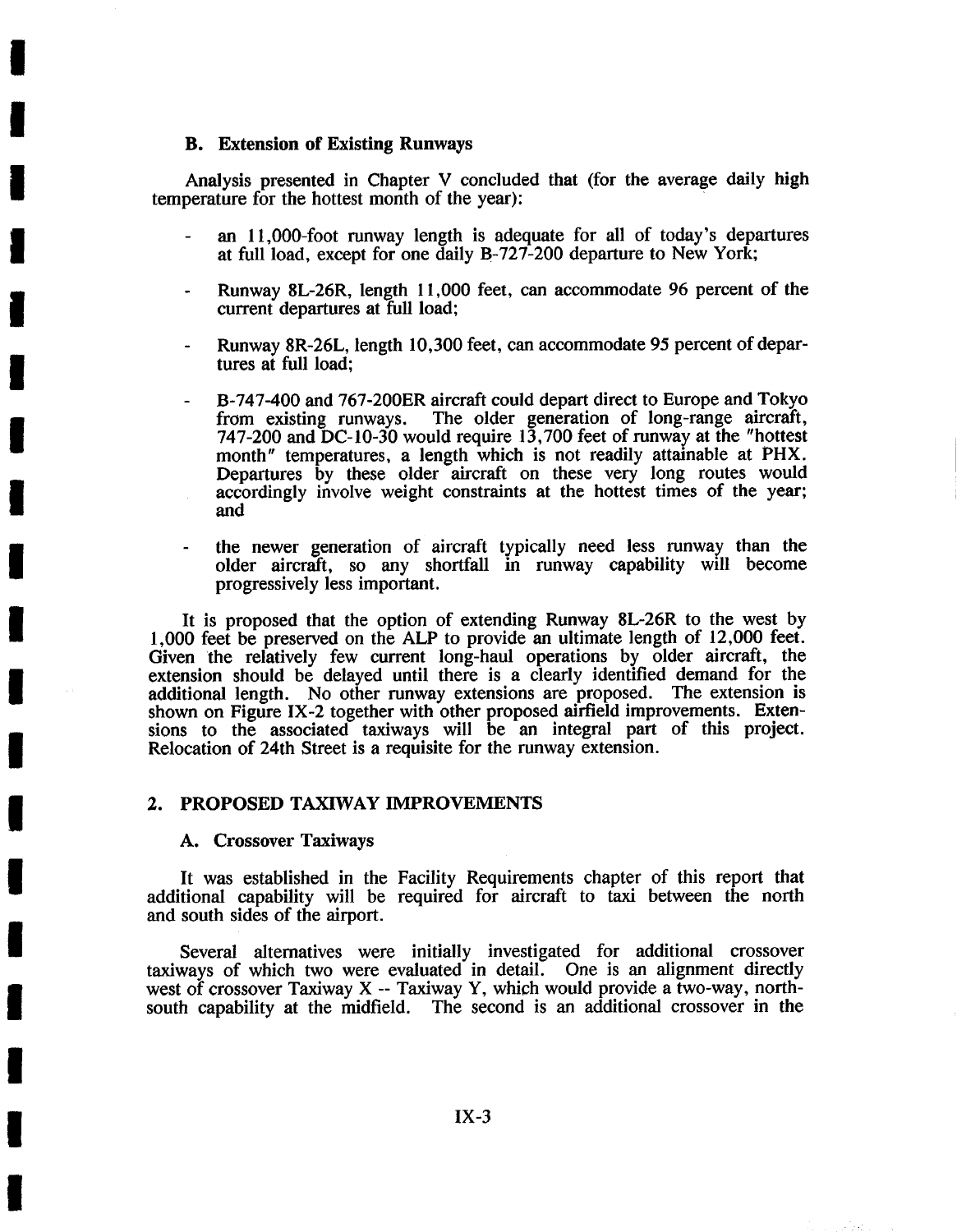general vicinity of Terminal 1 -- Taxiway Z, which would provide good northsouth flows on the west side of the airport. Other options were analyzed and discarded, principally due to inferior flow characteristics and difficulty in phasing construction.

**I** 

**I** 

**I** 

**I** 

**I** 

**I** 

**I** 

**I** 

**I** 

**I** 

**I** 

**I** 

**I** 

**I** 

**I** 

**I** 

**I** 

**I** 

**I** 

During periods of both easterly and westerly operations, landing aircraft on 8L and 8R or on 26L and 26R bound for opposite sides of the airport must share the same one-way crossover taxiway, Taxiway  $\dot{X}$ . The proposed crossover Taxiway Y adjacent to Taxiway X would remedy this situation.

Table IX.2 summarizes the effects on taxiway movements of the two alternative locations, for operations on Runways 8L and 8R (east flow) and Runways 26L and 26R (west flow). It addresses the needs of Terminal 4 users, Terminal 2 and  $Terminal$  3 users, general aviation users, and all-cargo operators. The results Terminal 3 users, general aviation users, and all-cargo operators. of the analysis indicate that in the long-term, Taxiway Z will be marginally more beneficial than Taxiway Y. However, one of the primary benefits of Z is its value in providing access to the proposed third runway from the general This benefit will not be realized until the the 1995 time frame. It is, therefore, third runway is constructed in the  $1995$  time frame. recommended that Taxiway Y be constructed first.

Given the airport's forecasted level of 2007 operations, all four crossover taxiways will be needed, requiring that both alternative taxiways be constructed.

FAA Air Traffic Control personnel concur with the above conclusions.

## **B. Other Taxiway Improvements**

Exit taxiways planned or under construction are shown in Figure IX-2. They include:

- an angled exit to the south off Runway 8R-26L to reduce runway occupancy time for general aviation aircraft;
- five improvements to the exit taxiways off Runway 8L-26R; an angled capability to Taxiway B-6, enlargement of Taxiways B-4 and B-8 to permit their use for right-angled turnoffs for reverse direction landings; and two exits for general aviation aircraft on the north side of the runway, one each for 8L and 26R landings between Taxiways A-4 and A-5.

Enhanced dual taxiway capability will be provided for the north side of the airport when extension ot Taxiway BB to the east end of Runway 8L-26R is completed.

On the south side of the airport, Runway 8R-26L is also served by fulllength parallel taxiways on both sides -- Taxiway C, 400 feet to the north and Taxiway D, 400 feet to the south. However, because of the limited distance between Taxiway C and Terminals 2 and 3, there is not adequate room for dual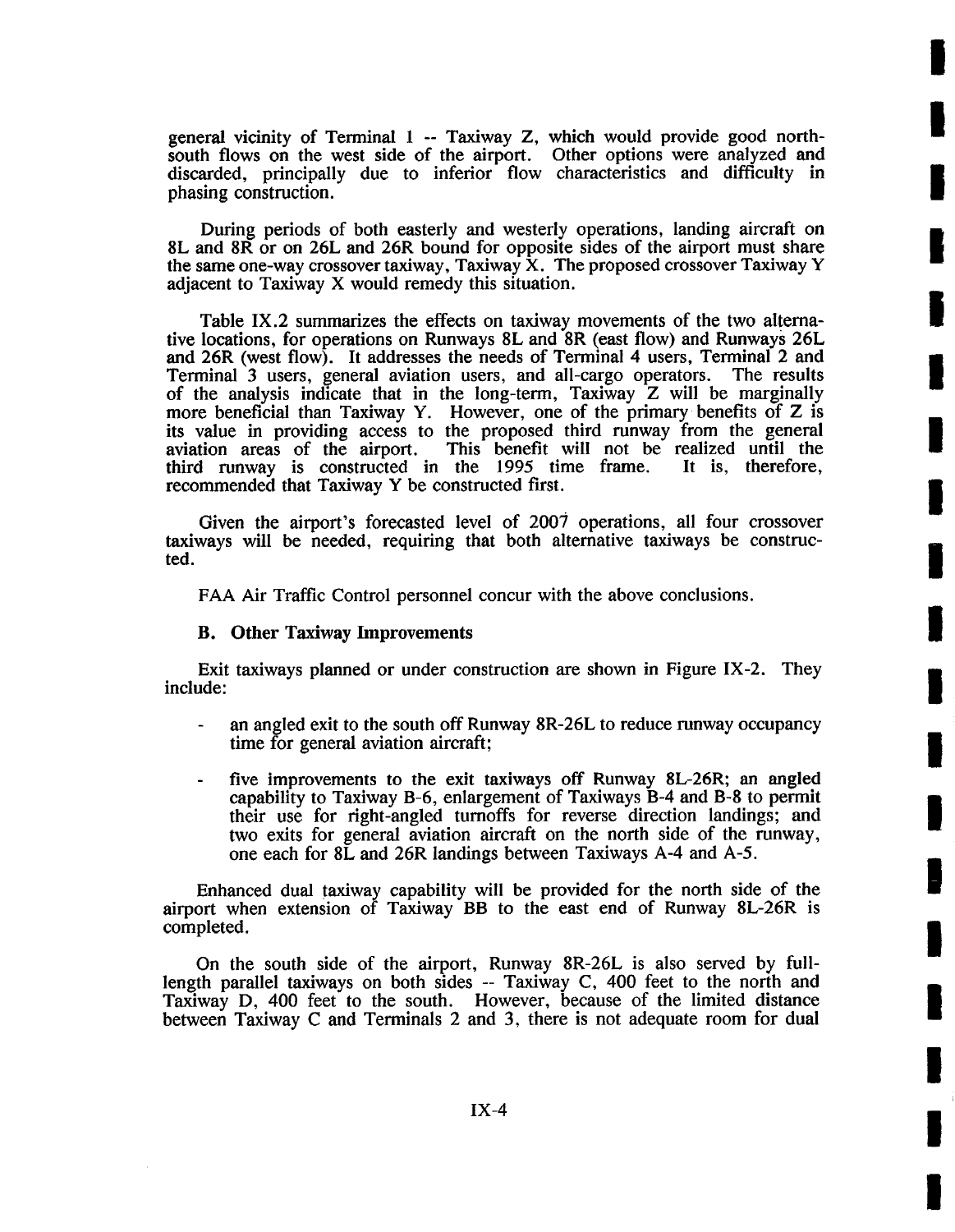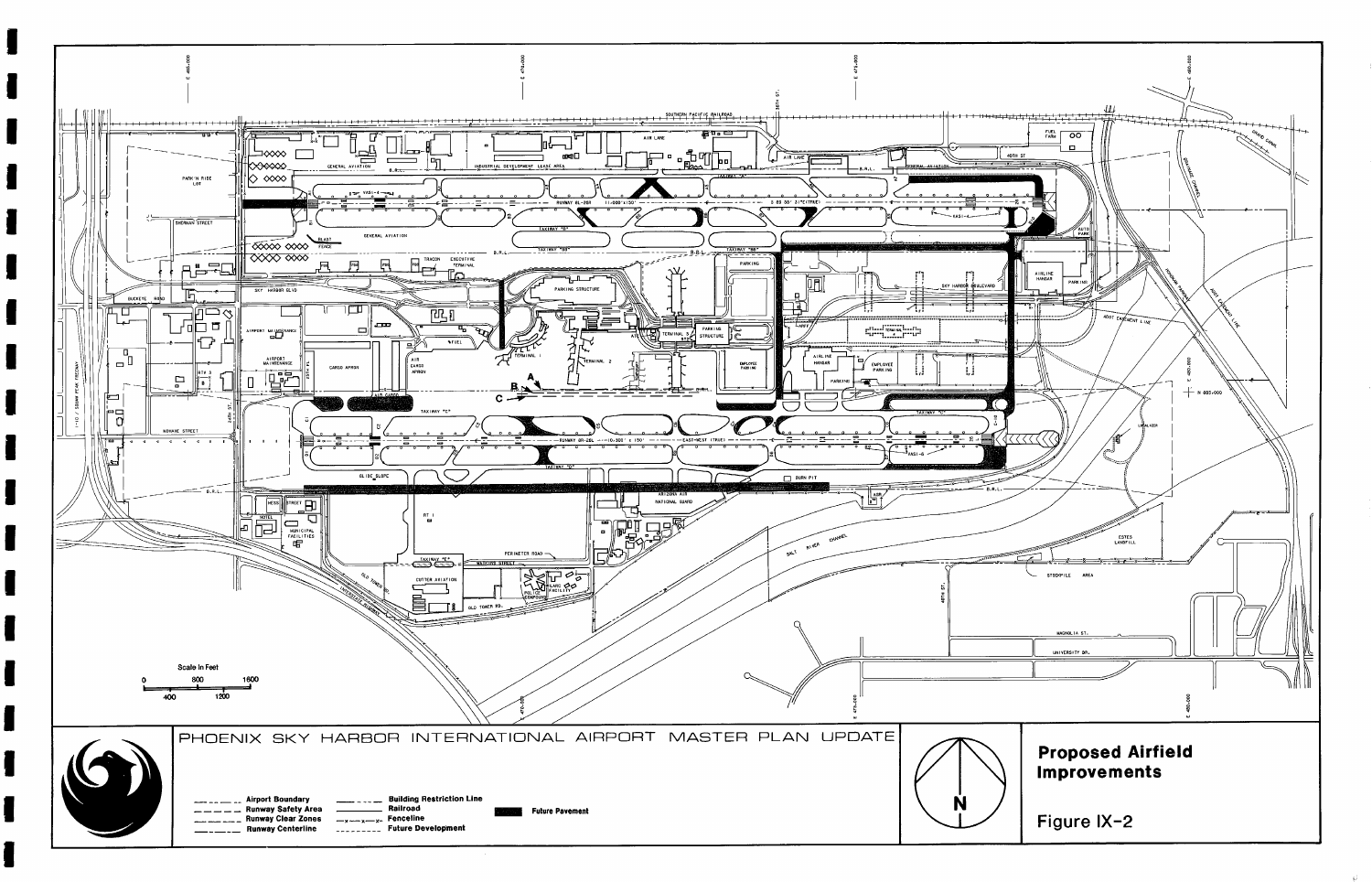#### Table IX.2

**m m m m m m m m m m m m m mm m m m m m** 

#### COMPARISON OF ALTERNATIVE LOCATION FOR ADDITIONAL CROSSOVER TAXIWAY LOCATIONS

| Crossover at<br>Taxiway Y<br>Good flows | Crossover at<br>Taxiway Z<br>Good flows                                                                                                                  | Crossover at<br>Taxiway Y<br>Good flows                                                                  | Crossover at<br>Taxiway Z                                                                                                         |
|-----------------------------------------|----------------------------------------------------------------------------------------------------------------------------------------------------------|----------------------------------------------------------------------------------------------------------|-----------------------------------------------------------------------------------------------------------------------------------|
|                                         |                                                                                                                                                          |                                                                                                          |                                                                                                                                   |
|                                         |                                                                                                                                                          |                                                                                                          | South side landings would                                                                                                         |
|                                         |                                                                                                                                                          |                                                                                                          | have to use new crossover,<br>then back taxi; or use<br>Taxiway W and back taxi.<br>Flows for south side<br>departures not ideal. |
|                                         | Some back taxiing<br>for south side<br>gate departures<br>using opposite<br>side runway.                                                                 | Good flows:<br>minor back<br>taxiing for<br>southside<br>landings going<br>to north<br>Terminal 3 gates. | Good flows: some back<br>taxiing for opposite<br>side landings.                                                                   |
|                                         | Good access to<br>south side<br>key for new<br>runway utiliza-<br>tion. South side<br>landings would<br>have to use<br>Taxiway X for<br>access to north. | Landing aircraft<br>on south side<br>must back track<br>to crossover.                                    | Good flows for landings<br>and takeoffs.                                                                                          |
|                                         | Significant<br>back taxiing<br>for opposite<br>side departures.<br>Poor access to<br>south side<br>runways is a<br>major problem.                        |                                                                                                          |                                                                                                                                   |

 $\ddot{\phantom{a}}$ 

 $IX-5$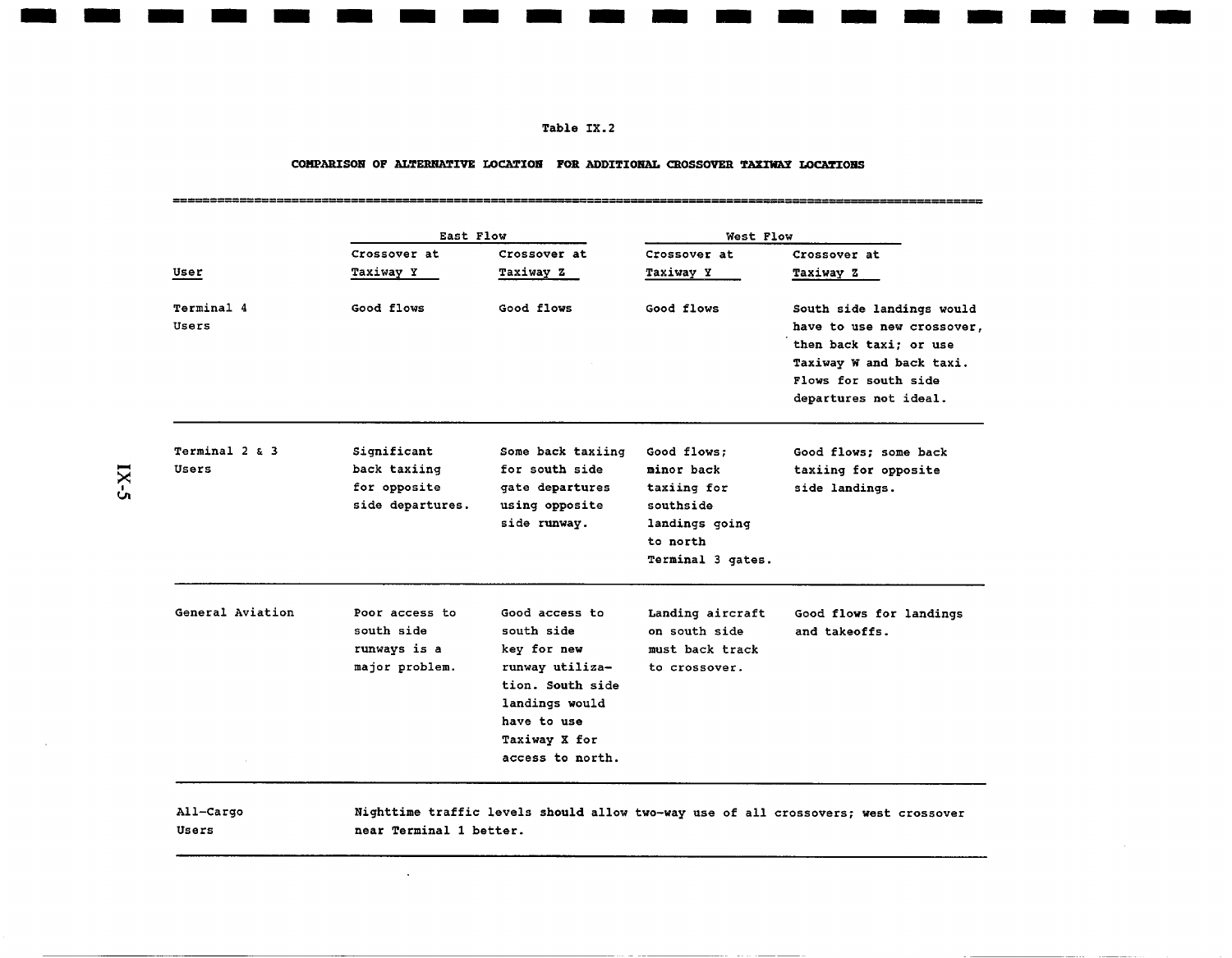parallel taxiways for either Group IV or Group V aircraft. Currently, dual parallels are provided for Group III aircraft (B-727-200 and smaller) between Taxiway C-3 and C-6. Three alternatives were examined, each with different operational benefits and terminal impacts.

**I** 

**I** 

**I** 

**i** 

**I** 

**I** 

**!** 

**!** 

**I** 

**I** 

I!

**i** 

**I** 

**I** 

**I** 

**I** 

**i** 

**i** 

**i** 

In order to obtain the capability for a DC-10-30/40 (the largest aircraft in Group IV) to pass a second  $\overline{DC}$ -10-30/40 on an inside taxilane between Taxiways C-3 and X, an aircraft parking limit line would have to be established 343 feet from the centerline of Taxiway C (Line A on Figure IX-2). This would result in the loss of a minimum of two gates on the end of the South Concourse on Terminal 3. In addition, one to two gates on Terminal 2 (after USAir improvements) would be lost, if the taxiway improvements are implemented prior to removal of Terminal2.

A second option would be to provide for a DC- 10-30/40 on Taxiway C passing a B-757 on Taxilane CC, which would result in a parking limit line 294 feet from<br>the centerline of Taxiway C (Line B on Figure IX-2). This situation would the centerline of Taxiway C (Line B on Figure IX-2). result in the loss of one to two gate positions on Terminal 3, depending on how the gates are reconfigured. There would be no effect on Terminal 2 gates.

A final option would be to provide capability for a B-757 on Taxiway C to pass a second B-757 on Taxilane CC, requiring a parking limit line 264 feet from Taxiway C. This option (Line C on Figure IX-2) would result in a limitation on aircraft sizes parked off the ends of Terminal 3 but should not result in the loss of any gates.

By the year 2007, there will be 250 daily operations by aircraft larger than the B-757. Smooth flow of traffic will require that the taxiway be adequate for passing DC-10-30/40s. It is proposed that this capability be provided by the year 2000 with the implications for loss of gates on the end of the south concourse of Terminal 3. At some point in time prior to 2000, Taxilane CC should be designated as a taxiway with the capability for a DC-I0-30/40 to pass a B-757. The need for this improvement should be monitored and implemented accordingly.

Holding aprons are available at Runway Ends 8R and 26L and an apron is under construction at the end of Runway 26R. An apron is proposed for Runway 8L with the capability to handle three B-727-200 size aircraft. This will require the removal of four to eight T-hangars, each consisting of four bays. These additional proposed improvements are shown in Figure IX-2.

# 3. PROPOSED NAVIGATIONAL AND LANDING AIDS

#### **A.** Navigational Aids

The VTOR can be satisfactorily located on the roof of T-3 or between Runway 8R-26L and the proposed new runway.